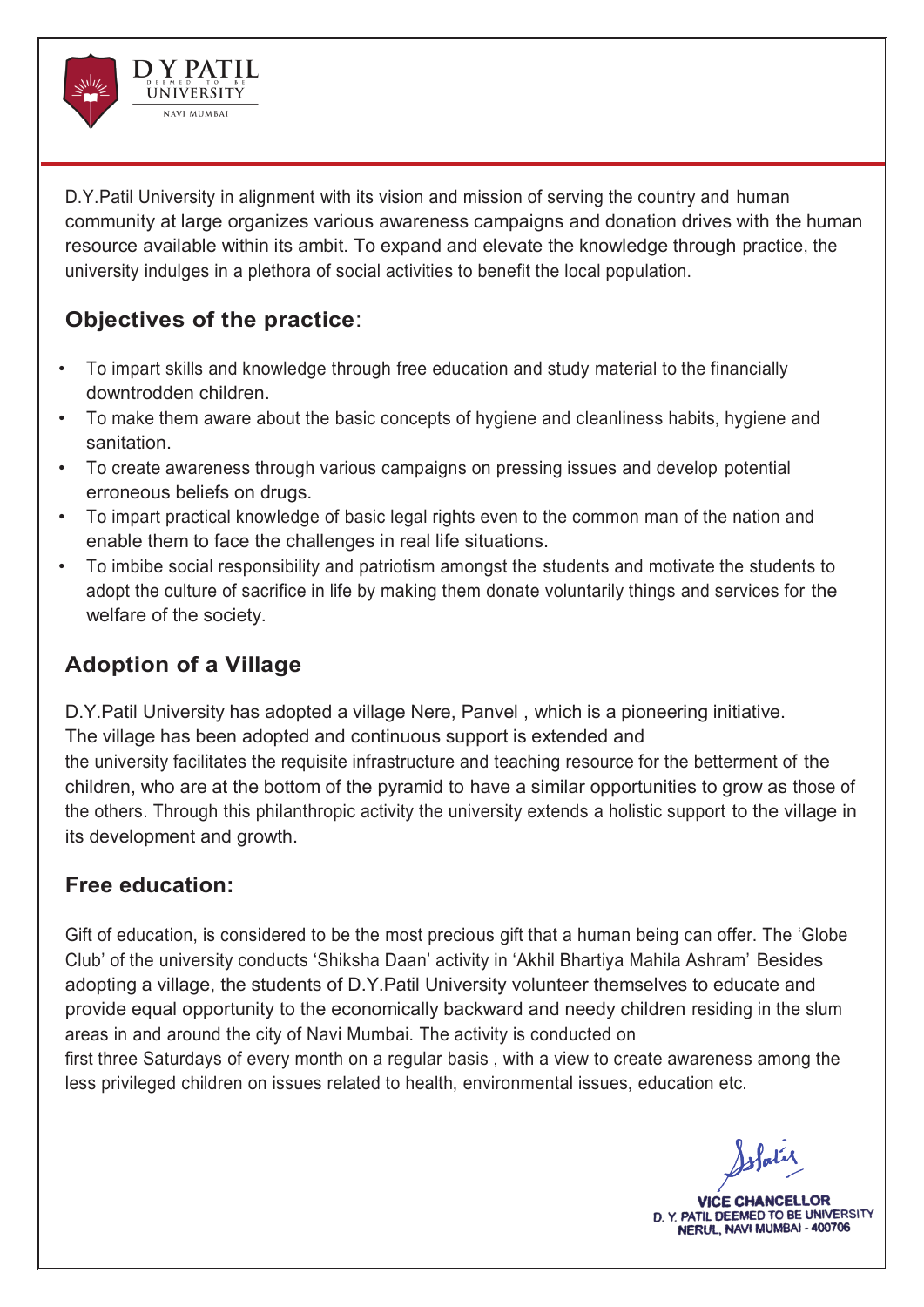

#### **Facilitate basic amenities**

In an attempt to reach out to the poor and needy people residing in the slum areas of Navi Mumbai city, the management proffers basic needs like food and clothing regularly. The management in association with D.Y.Patil Hospitality distributes food to the nearby orphanage and particularly during COVID-19 pandemic took care of 500 needy people in Navi Mumbai daily by distributing food and continued it till the lockdown was lifted. Not only the management but al students are service oriented and this is reflected in 'Ek Kapada Daan' activity, in assossiation with Gunj an NGO which they

collect old and unused clothes from the students and staff members and distribute it to the deprived people. Blanket donation drive is another act of generosity done by the management to protect the underprivileged people from the harsh winters.

#### **Awareness campaigns**

Awareness Campaign is another sustained effort of the University to educate the public and create awareness in them on a range of issues.

Legal Awareness Camps – We believe that law should not be limited only to the books and the people of law, but should reach event to the last common man. To achieve this objective the university organises Legal Aid Camp every year on topics

including laws of common man, general issues, drafting of FIR, laws relating to land, women welfare, children, Rights and the system of running the Grass root bodies. They are witnessed by hon'ble judges of High Court, District court, members of legislative assembly, Block pramukhs, District Panchayat Raj officers and Chief Development officers etc.

Campaign against Drug Abuse & Cancer awareness programs – The University organises workshops and panel discussions. The awareness campaigns include, 'Traffic Awareness Campaign', 'Vigilance Awareness against Corruption', 'Cleanliness Drive', 'Dengue Awareness Campaign', 'save the strays', are a few to mention.

#### **Blood donation campaigns**

To create an exemplary practice in the interest of local population of the state of Maharashtra D.Y.Patil University, organises Blood Donation Camps. Blood the fluid of life is RED regardless of rac caste or creed and is an essential element for human being with no substitute. Every year Mega Blood Donation Camp is organized at D.Y.Pail University.



**VICE CHANCELLOR** D. Y. PATIL DEEMED TO BE UNIVERSITY NERUL, NAVI MUMBAI - 400706

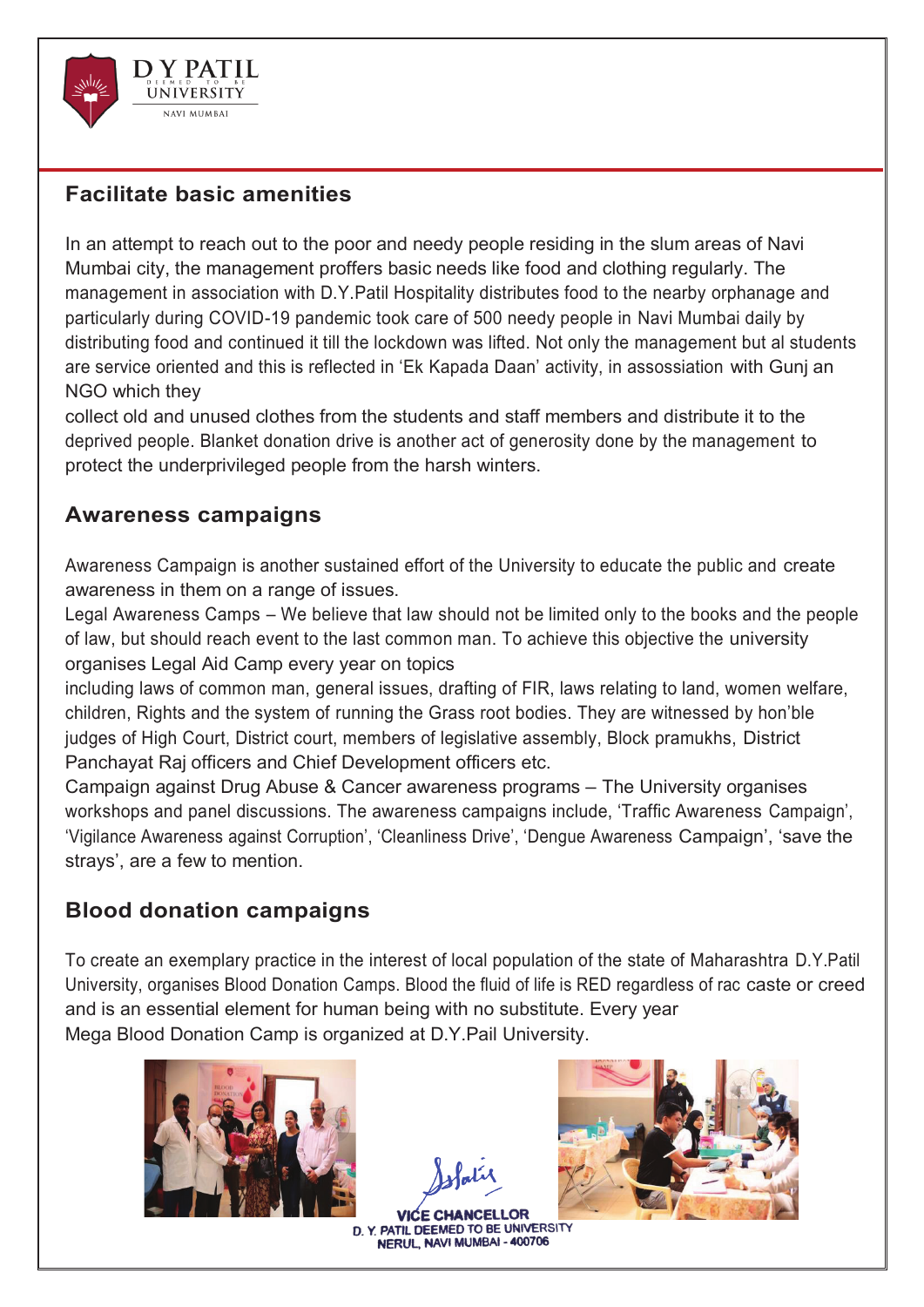

### **Goonj**

D Y Patil Deemed to be University School of Hospitality & Tourism Studies with association with Goonj Foundation organized a cloth collection camp for the underprivileged people in the society. Goonj envisions to grow as an idea across regions, economies and countries using urban discard as a tool to alleviate poverty and enhance the dignity of the underprivileged people of the world. Address basic but neglected issues of the poor by involving them in evolving their own solutions with dignity and urban material as reward.

We aim to recognize and value the potential of local resources and traditional wisdom of people. Our focus is concentrated on the receiver's dignity instead of the donor's pride. We promote a circular economy by ensuring maximum use of each material.

We value collaborative efforts with partner organizations to increase effectiveness and scale. Goonj views every entity as an equal stakeholder in the process of development rather than observing hierarchical relationships.

In the race of development, we all are too focused on machines i.e. the big and known issues, ignoring the needles- the most important basic needs.

#### Our Design and Strategy Principles

- Building and maintaining a connection of empathy, dignity and valuing between the issues of the poor and the rich.
- Leveraging and empowering already available resources, wisdom, time, skills and efforts of people.
- Approaching complex and interwoven challenges of poverty and discard in a human-centered and community driven way.
- Equipping end users in cities and villages to thrive and evolve sustainably.
- Listening deeply to our rural communities with humility, treating people with dignity and respect.
- Working alongside. We facilitate, nudge and empower our partners and communities environmentally and socially to infuse new life and vitality into their communities.
- Being responsive. We are constantly learning, incorporating and addressing from the reality of changing communities, contexts and Evolving deepening relationships
- Solutions with, not for the communities we work with.
- Rooting Ideas in Community. Our on-ground strategies are built from the context, cultures, knowledge, wisdom, resources, needs, and aspirations of the rural communities we work with.
- Principles Driven. Our reflection, decision-making and action, in the face of complexity and uncertainty is driven by our guiding principles.

Jolatie

**VICE CHANCELLOR** D. Y. PATIL DEEMED TO BE UNIVERSITY NERUL, NAVI MUMBAI - 400706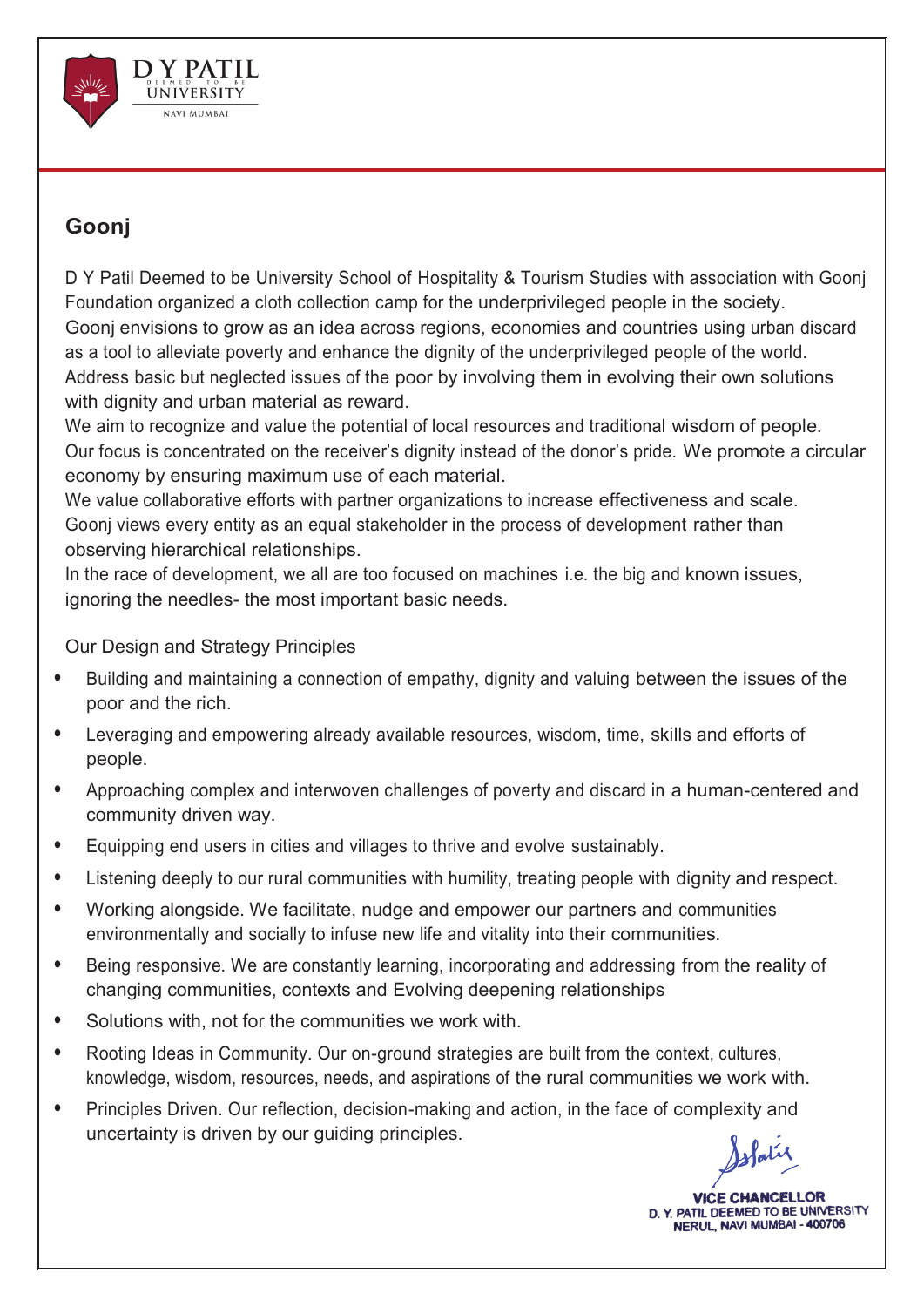

#### **Values**:

- To recognize and value the potential of local resources and traditional wisdom of people.
- To focus on the receiver's dignity instead of the donor's pride.
- To promote a circular economy by ensuring maximum use of each material.
- To collaborate with partner organizations to increase effectiveness and scale.
- To view every entity as an equal stakeholder in the process of development rather than observing hierarchical relationships.
- In the race of development, we all are too focused on machines i.e., the big, known issues, ignoring the needles- the most important basic needs.





#### **Extension – Social Outreach**

- Organization of urban and rural health care services, 641 diagnostic health camps and camps for the labour force and for senior citizens and 154 blood collection drives.
- Participation in National Health Programs such as Pulse-Polio Immunization, Tuberculosis Control Program and Leprosy Eradication Program.
- Adoption of villages for providing diagnostic services and effective health care.
- All types of sophisticated investigations such as MRI, CT Scan, Mammography, Colour Doppler, Ultrasonography, 2D Echo, Special Procedures, e.g. Dialysis, Endoscopy, Colposcopy, Lithotripsy, EEG, NCV, etc. are carried out free of cost for indoor patients.
- School Health Survey
- Nutritional Assessment Survey
- Baby Friendly Clinic

**VICE CHANCELLOR** D. Y. PATIL DEEMED TO BE UNIVERSITY NERUL, NAVI MUMBAI - 400706